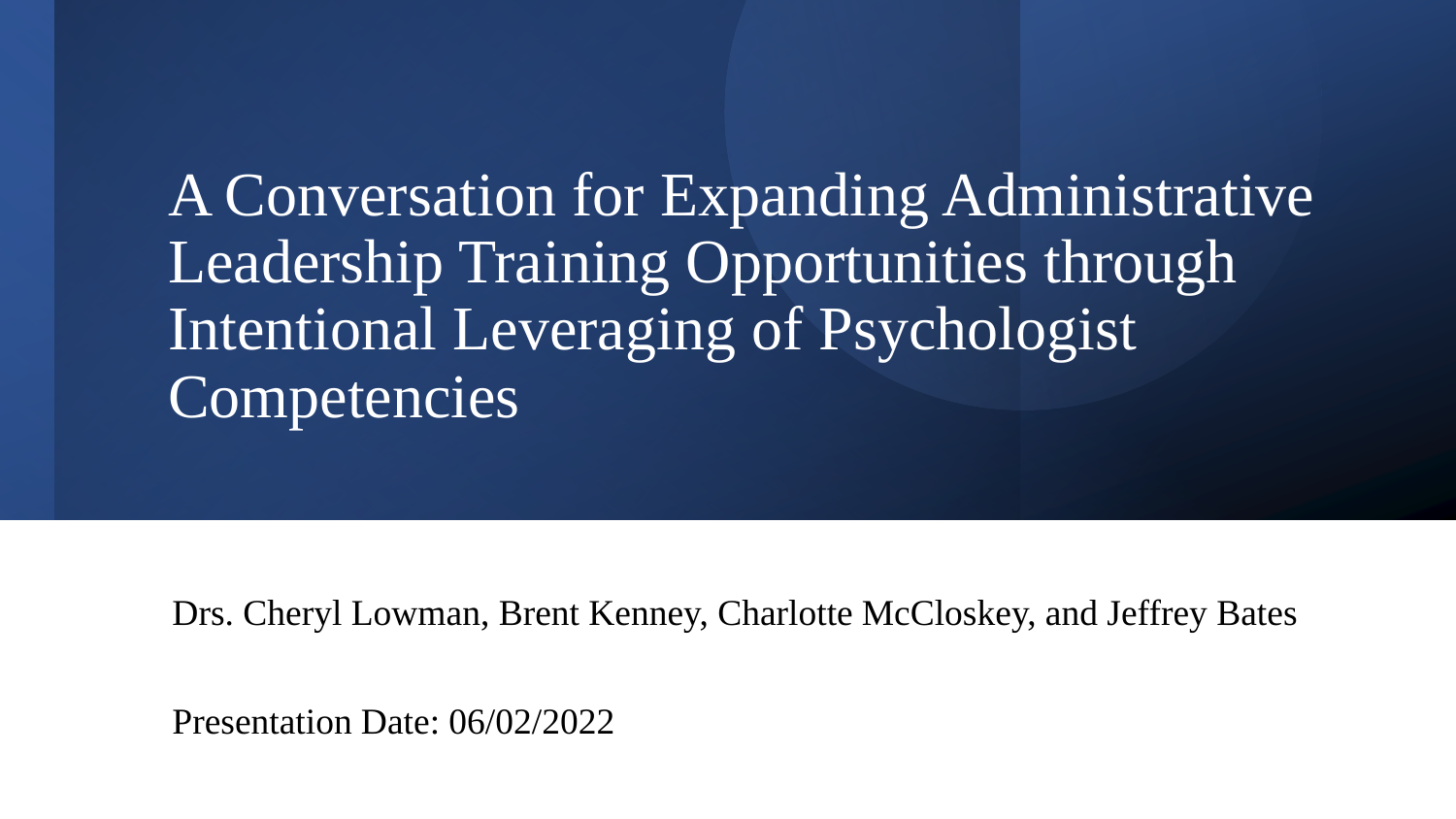- 1. Participants will be able to describe training options designed to introduce psychology leadership competencies to psychology trainees and build the skills to prepare early career staff for leadership roles
- 2. Participants will be able to describe how key competencies of leadership in VA align with Psychology profession-wide competencies
- 3. Participants will be able to discuss benefits of leadership/administration rotations to trainees and VA leaders/supervisors



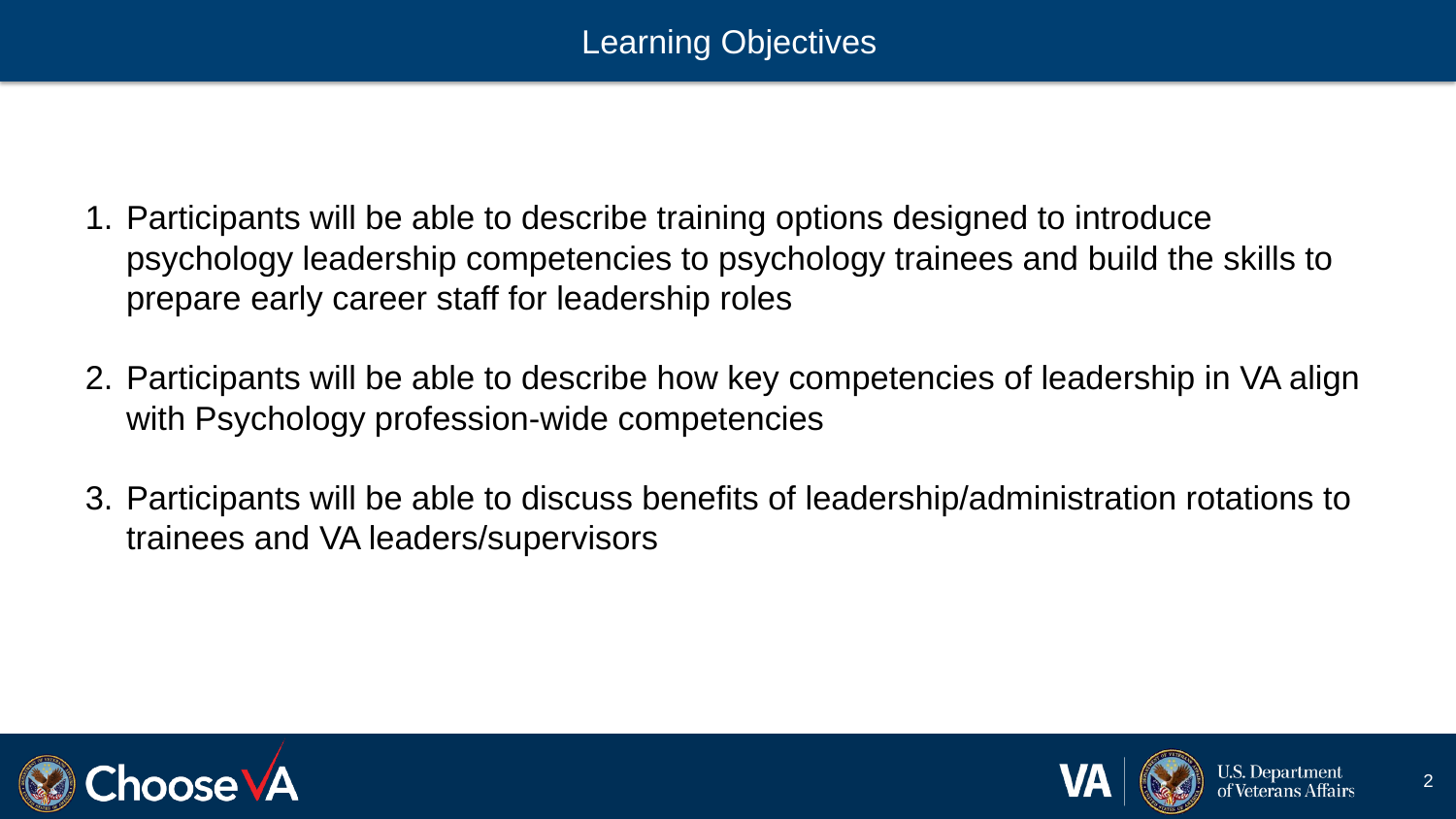# Agenda

- This presentation seeks to broaden the discussion of instituting training in leadership at the doctoral internship and postdoctoral level and offer guidance for programs interested in starting their own rotations.
- This session will provide a description of leadership training models at a VISN and VAMC and propose next steps to develop leadership rotations at the psychology intern and postdoctoral level.
- Currently, there are only a few VA leadership psychology training rotations.
- When looking towards the future of VA, it is vital that we focus on leadership development, growing our servant leaders, and expanding high reliability organization practices.



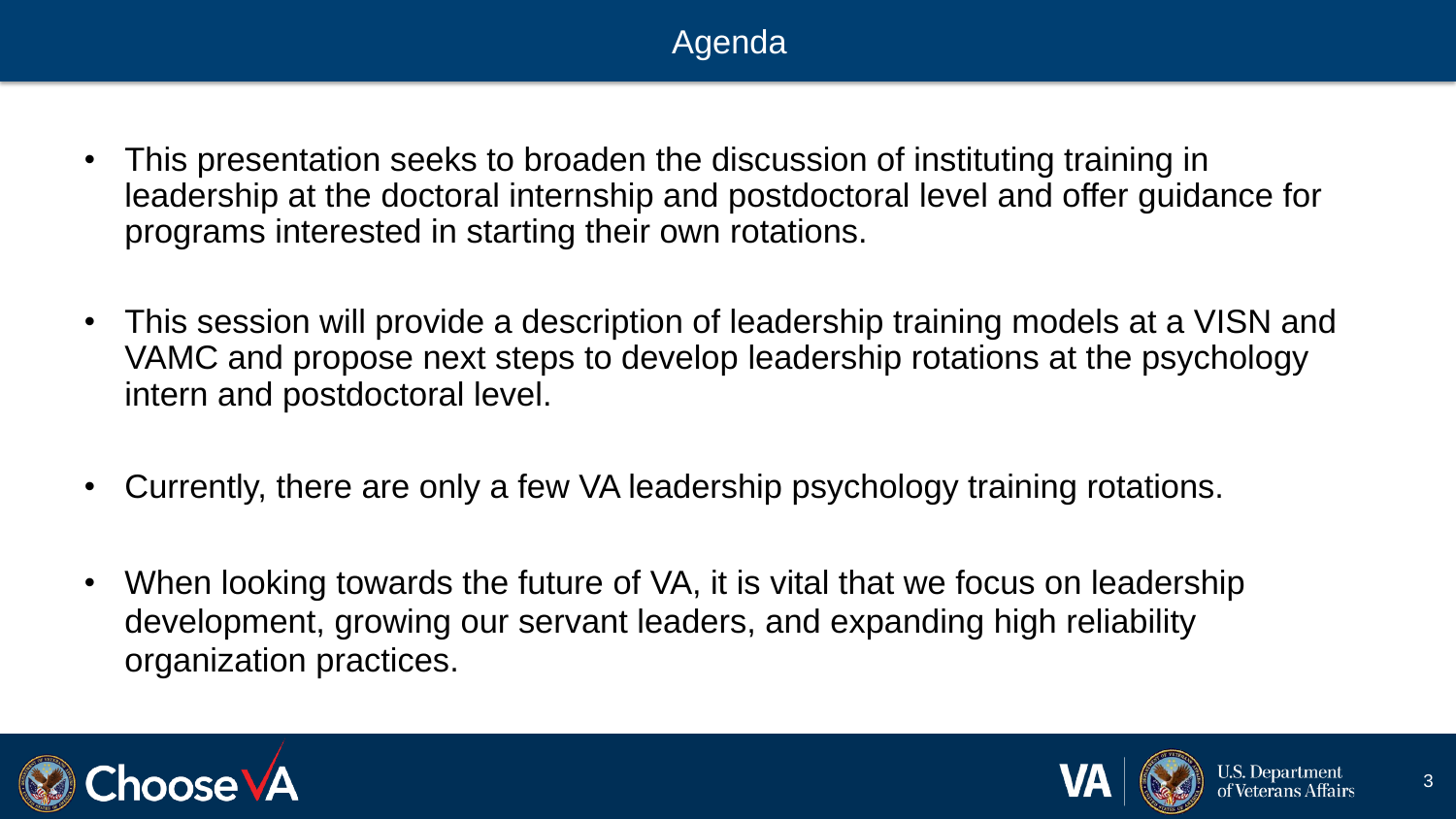# Psychologists as Leaders

- Why leadership training is essential
	- ─ Infusing Diversity practices in the training as with all we do
	- ─ A doctoral degree does not make one a leader and competencies not inherent in trainee programs

- What do trainees want to know more about leadership?
	- ─ Using technical skills
	- ─ Expanding definitions of what it can mean to be a psychologist





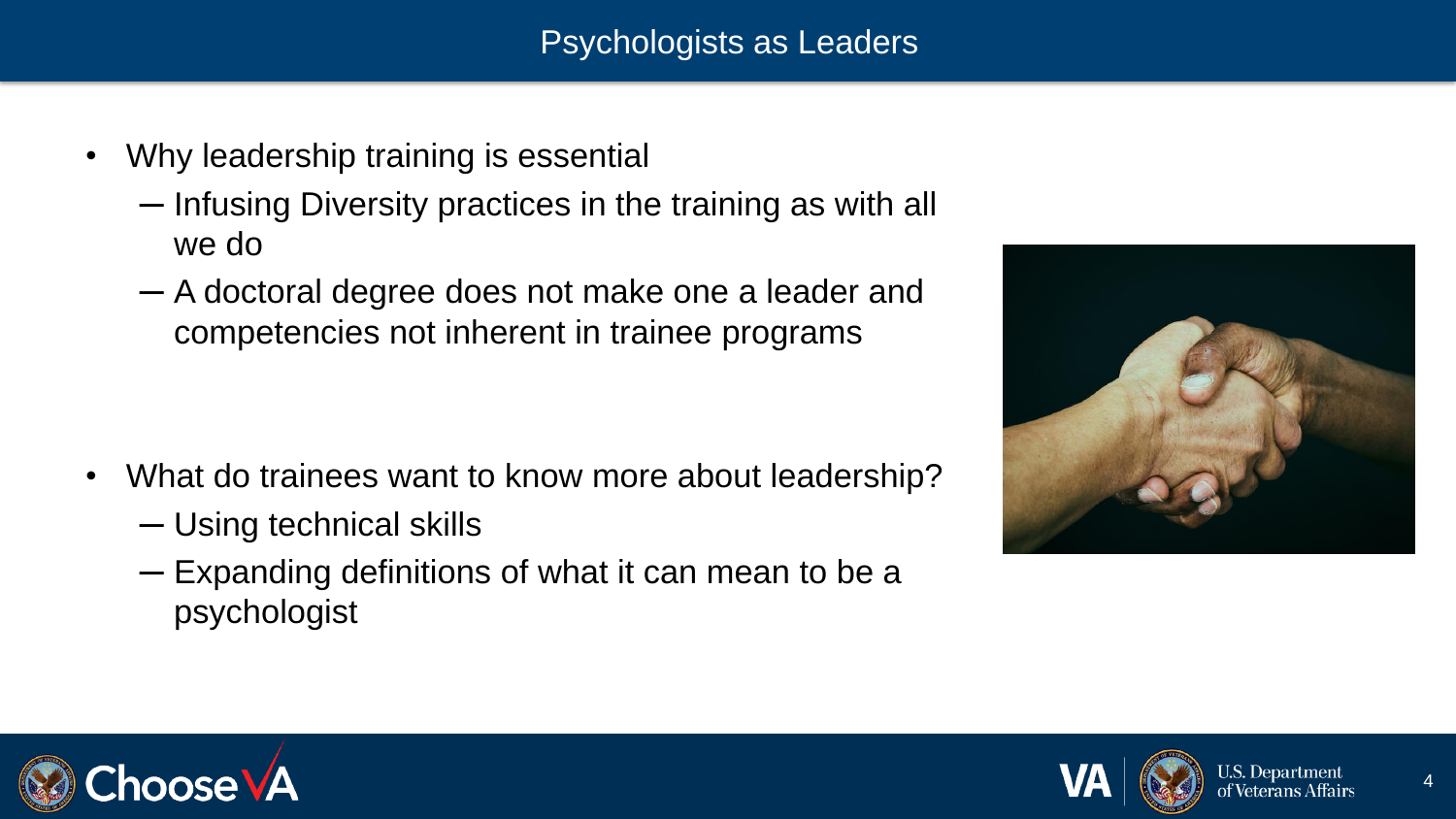Origin Story: Administrative Minor by Dr. Lowman

- To address gaps in leadership development, in my role as VISN 5 Chief Mental Health Officer, I developed a Psychology Internship training rotation focused on mental health leadership in 2016.
	- ─ Developed in collaboration with stakeholders such as the VISN5 Psychology Internship Training Directors, Behavioral Health Leadership Training Program and National Center of Organizational Development (NCOD).
	- ─ In collaboration with the VA Central Office Psychology Training Council (VAPTC) a work group was established to develop a model curriculum and a toolkit that will be disseminated to all facilities who are interested in developing a similar training experience.
- We will be providing an overview of these tools in the following discussion.



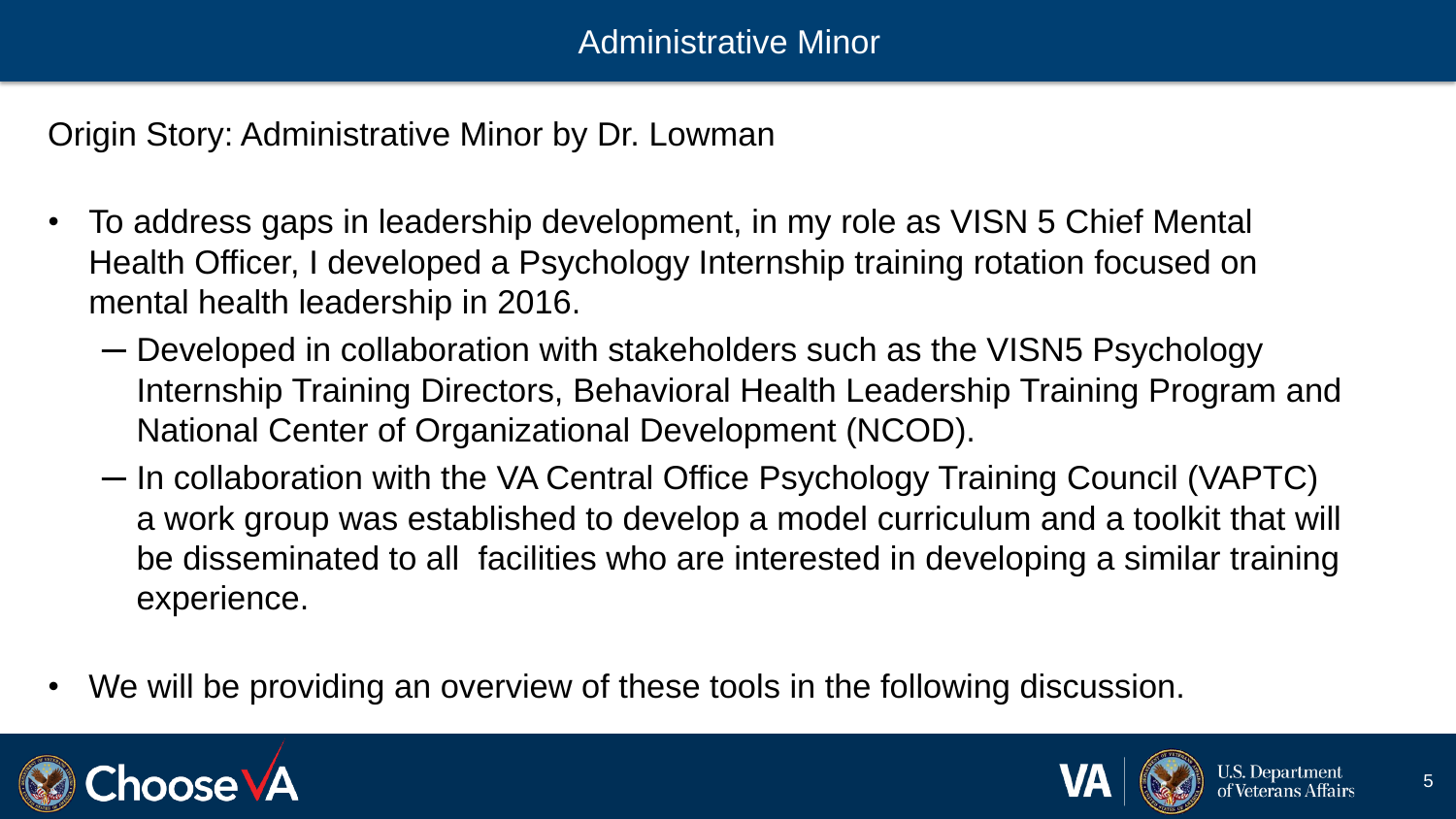# Kansas City VA Administrative Minor

Origin story: How KCVA came to have an Admin Minor (inspired by Dr. Lowman)

- Postdoctoral 6-month rotation expanded to Predoctoral Psychology Interns
- Attention paid to DEI as leaders
- Assessments of person-factors as Servant Leaders
- Essential readings
	- ─ Uniform Mental Health Services Handbook
		- Restoring Trust in VA Healthcare
- Administrative project
	- ─ Time limited
	- ─ Crossing clinics or workgroups
	- ─ Presented to the discipline





[This Photo](https://cplong.org/2008/12/the_duplicity_of_beginning/) by Unknown Author is licensed under [CC BY](https://creativecommons.org/licenses/by/3.0/)

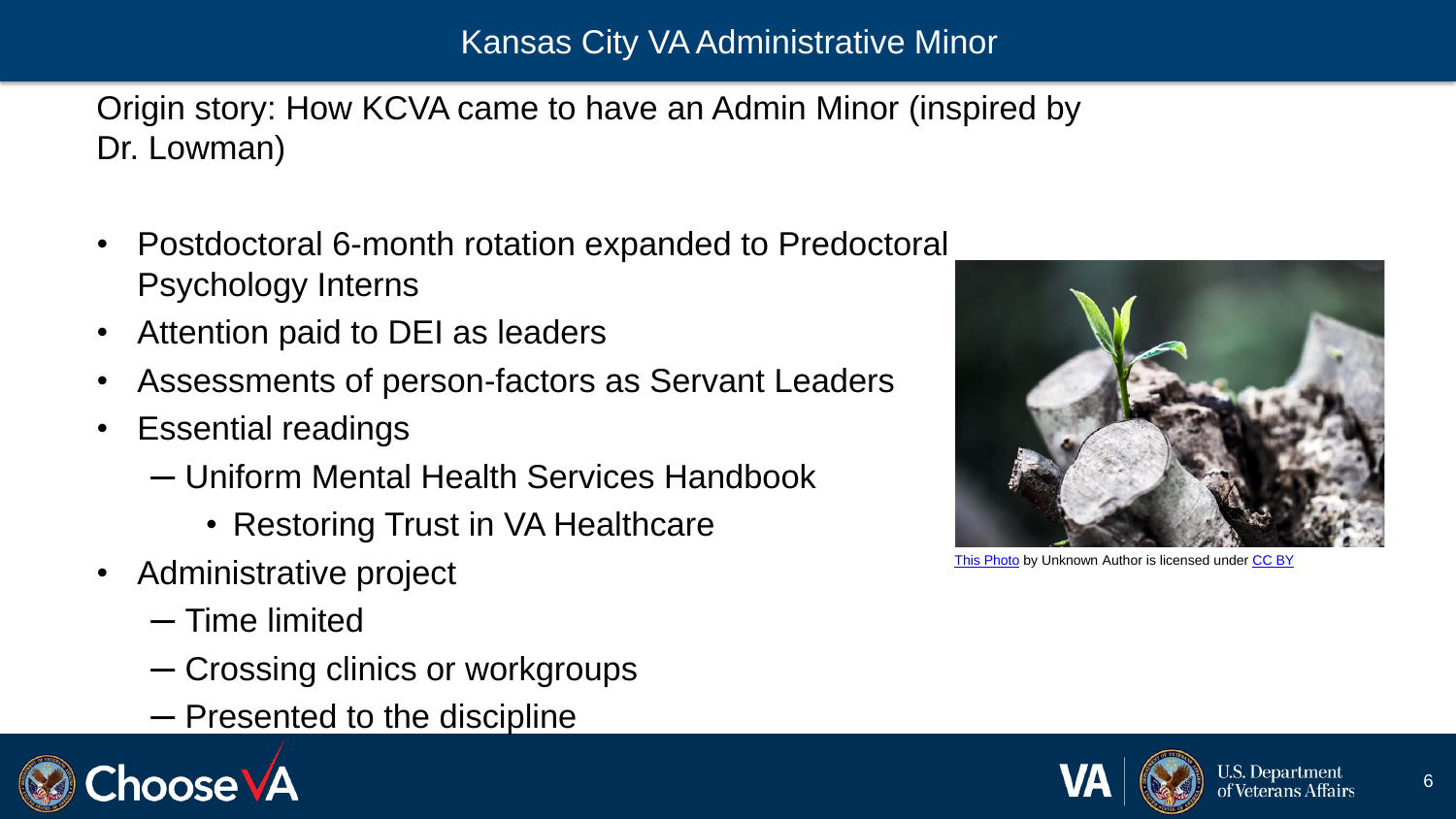- Leadership competencies *in practice*
	- ─ Trainee corporate and prior clinical training experiences
	- ─ Supervisor journey shared (including failures)
	- ─ Understanding the Org Chart and decision-making structures
	- ─ Weekly Own the Moment or Safety Stories and ethical quandaries tailored to the developmental needs of the trainee group
- Setting expectations: Building VA psychology leaders from orientation to recurring annual appraisals
	- ─ How has VA mission changed over time? (and leading people during transitions)
	- ─ When is the right time to seek administrative roles
	- ─ How to get selected and to get noticed?



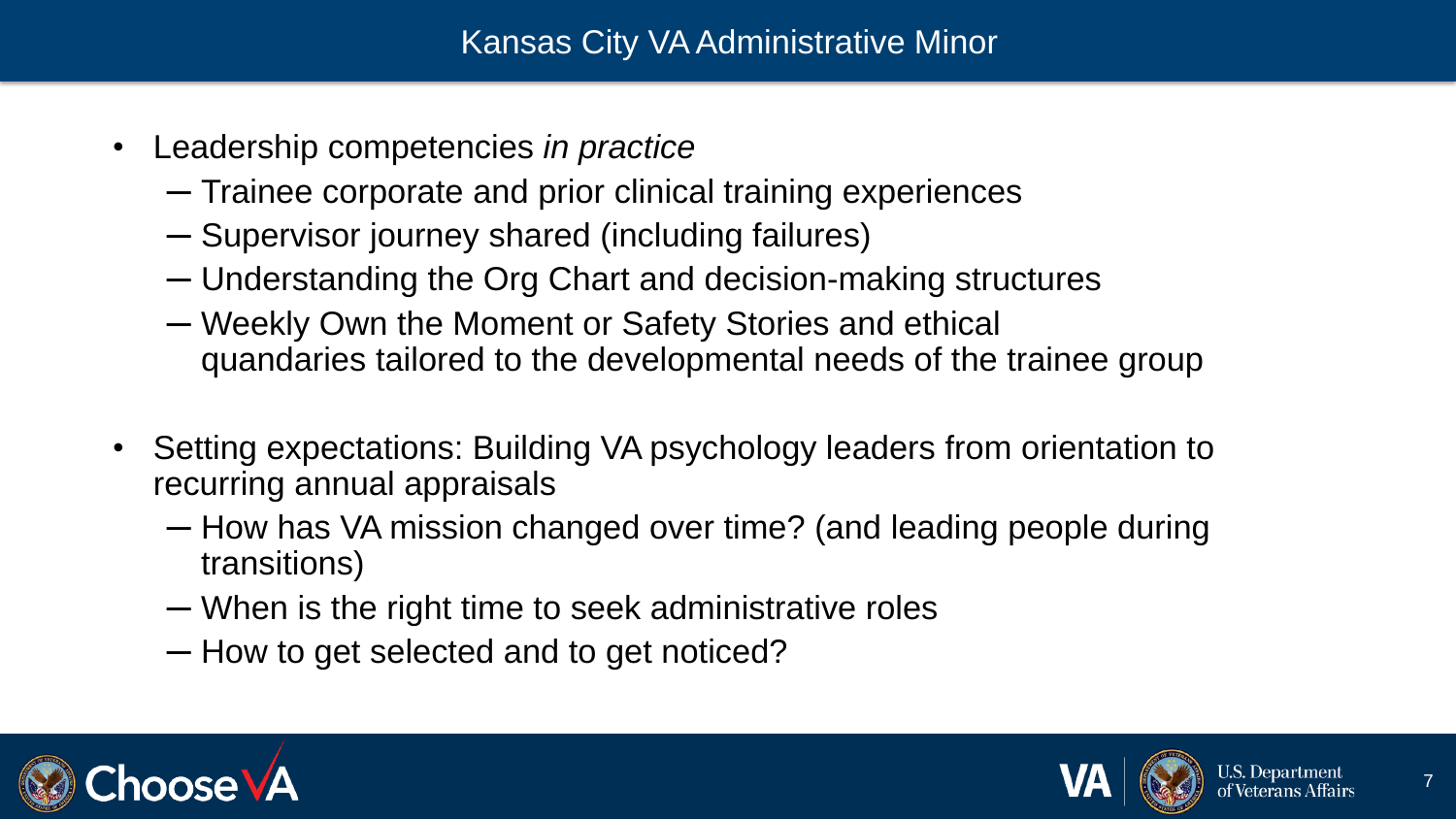- Leadership/Administration competencies
- Standards of Accreditation
	- ─ Implementing Regulations
	- ─ Profession Wide Competencies
- Leadership as a protein (not a carb)
- Rosetta stone to translate/crosswalk leadership experiences to recognized PWCs
- Connecting what we do with who we are as a profession



[This Photo](https://www.flickr.com/photos/calotype46/6683293633/) by Unknown Author is licensed under CC BY-SA-NC

![](_page_7_Picture_10.jpeg)

![](_page_7_Picture_12.jpeg)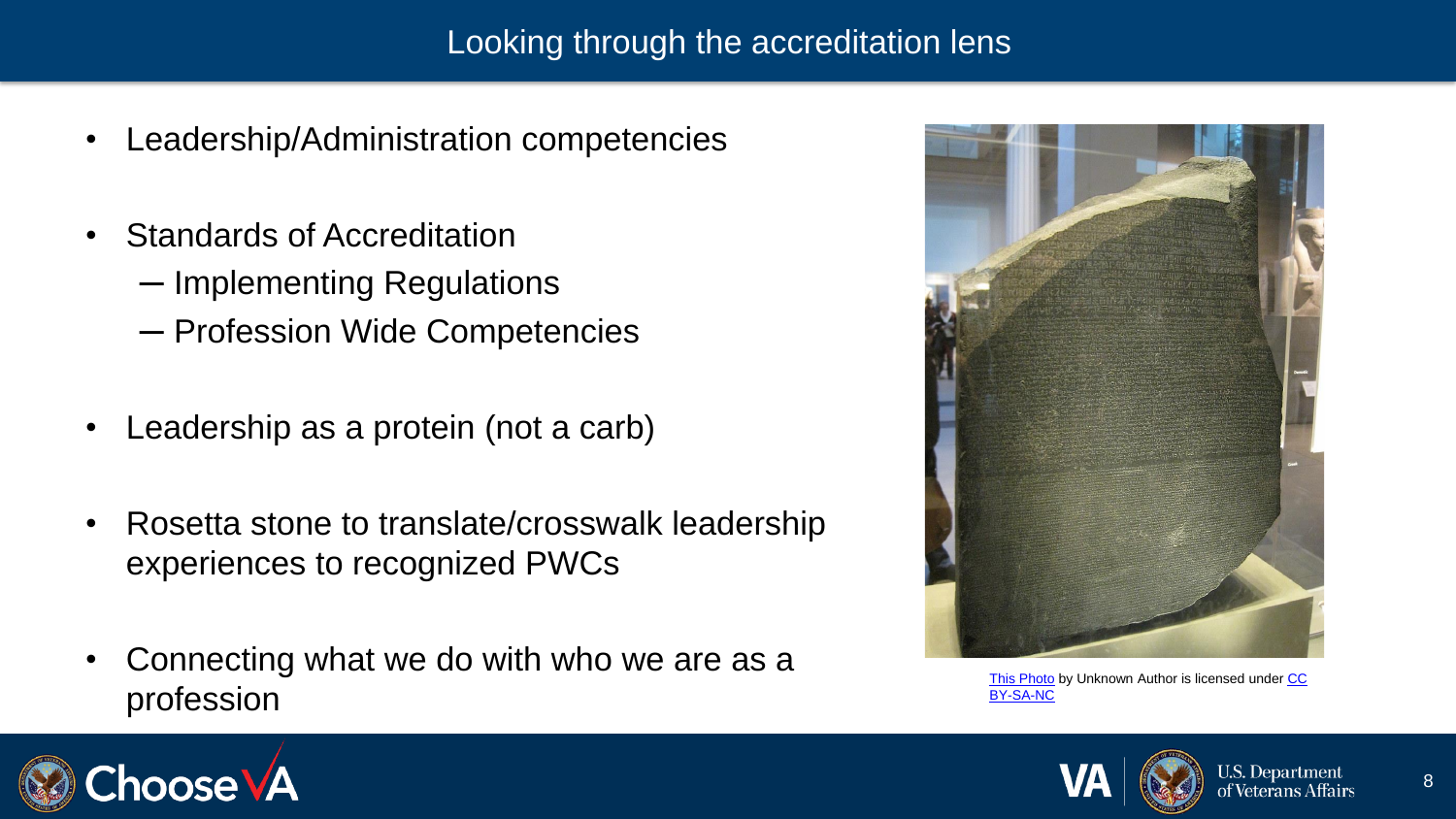- Actual or simulated experiences?
- Do each of the PWCs have a doppelganger in leadership/administration?
- Do all training experiences need a connection to the PWCs?
- Items are derived directly from APA CoA Implementing Regulation (IR) C-8 I. Profession-Wide Competencies, as required by APA CoA's Standards of Accreditation (SoA).

![](_page_8_Picture_5.jpeg)

[This Photo](http://naturalplane.blogspot.ca/2011/09/just-facts-celebrity-doppelgangers.html) [by Unknown Author is licensed under CC](https://creativecommons.org/licenses/by-nc-nd/3.0/) BY-NC-ND

![](_page_8_Picture_7.jpeg)

![](_page_8_Picture_8.jpeg)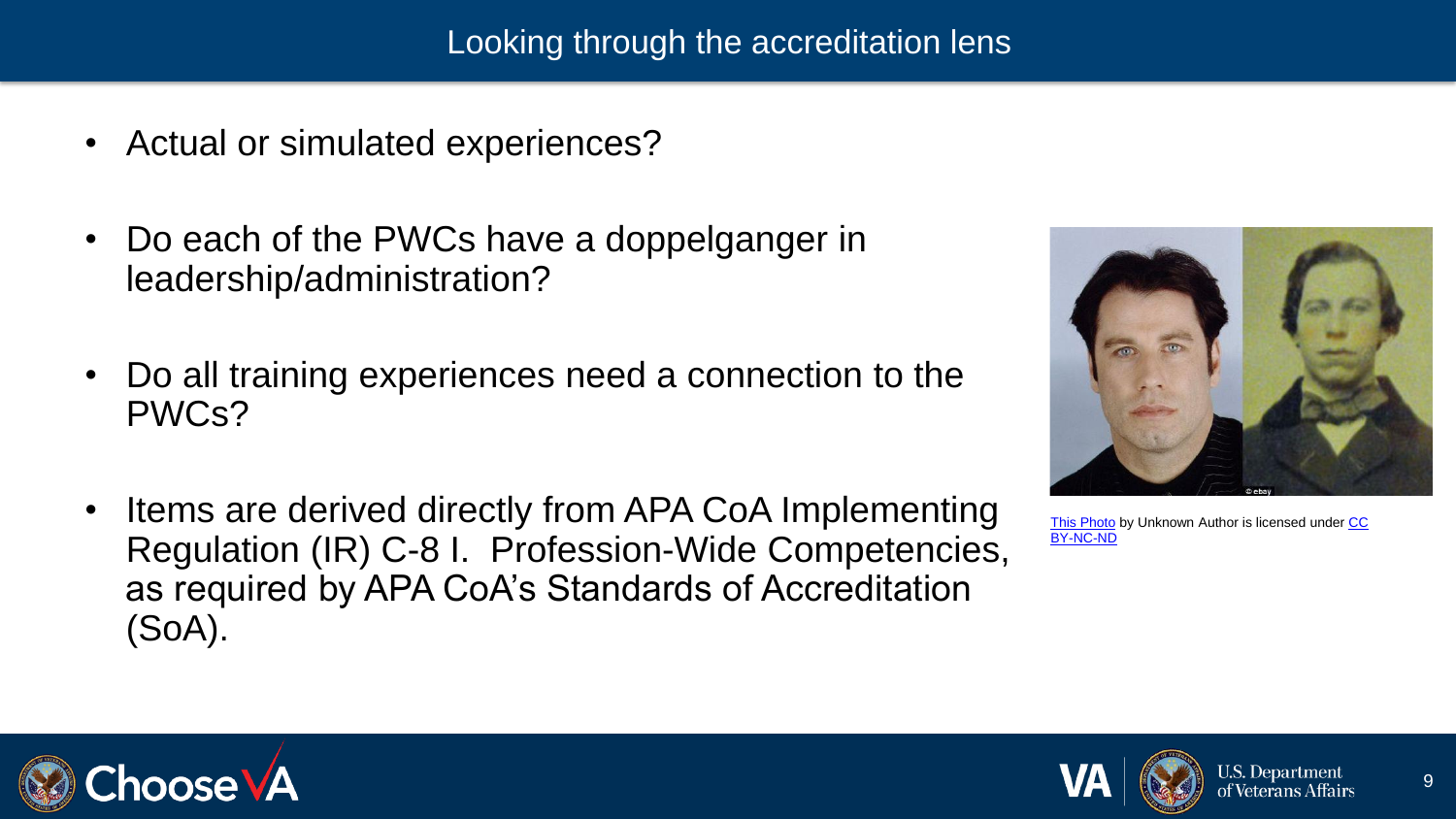## Assessment example

#### **Assessment**

- $\Box$  Learn about measures that answers a given leadership question (regarding performance at the individual, group, or facility level), which would allow for the opportunity to interpret data in order to formulate useful change recommendations.
- $\Box$  Select or develop measures for assessing organizational health (e.g., AES data, MBC, needs assessments)
- $\Box$  Administer quality improvement instruments
- $\Box$  Interpret, analyze and synthesize data collected through formal and informal assessment activities; provide feedback to stakeholders
- $\Box$  Review data provided in issue briefs, White House Hotline action items and other veteran complaints utilized to oversee the quality of care provided
- Read and discuss the Uniform Mental Health Services Handbook, and related policies that drive patient care standards.
- $\Box$  Review MH Metrics for their training site on the Mental Health Management Systems Dashboard (MHMS), Strategic Analytics for Improvement and Learning (SAIL); and become aware of how it is collected and analyzed.
- $\Box$  Review, discuss and give examples of the key mental health performance measures and their relevance to assessment of patient care at intern's training site
- **1. Assessment:**
	- a. Demonstrates an understanding of the Uniform Mental Health Services Handbook, and related policies that drive patient care standards.
	- b. Demonstrates understanding of key mental health performance measures and their relevance to assessment of patient care.
	- c. Demonstrates understanding of mental health quality improvement data and an ability to utilize mental health quality improvement data found on the Mental Health Management Systems Dashboard (MHMS), Strategic Analytics for Improvement and Learning (SAIL). Demonstrates understanding of how it is collected and analyzed.
	- d. Interprets and analyzes data provided in issue briefs, White House Hotline actions and other veteran complaints utilized to oversee the quality of care provided.
	- e. Collects, integrates, and utilizes relevant data using multiple sources and methods appropriate for the identified goals and questions of the assessment as well as relevant diversity characteristics of the service recipient\*
	- f. Integrates observations, historical data, medical records, and other data into assessment formulation
	- g. Communicate orally and in written documents (e.g., executive briefing, summary reports, etc.) the findings and implications of the assessment in an accurate and effective manner sensitive to a range of audiences.
	- h. Selects and applies assessment methods that draw from the best available literature and that reflect the science of measurement, psychometrics, and the practice of organization development to answer the given leadership question (regarding performance at the individual, group, or facility level), interprets data correctly, and formulates useful change recommendations.
	- i. Formulates appropriate and tailored recommendations based on assessment data
	- Selects and administers appropriate measures for assessing organizational health (e.g., AES data, 360 reviews, surveys, needs assessments performance appraisals)

![](_page_9_Picture_21.jpeg)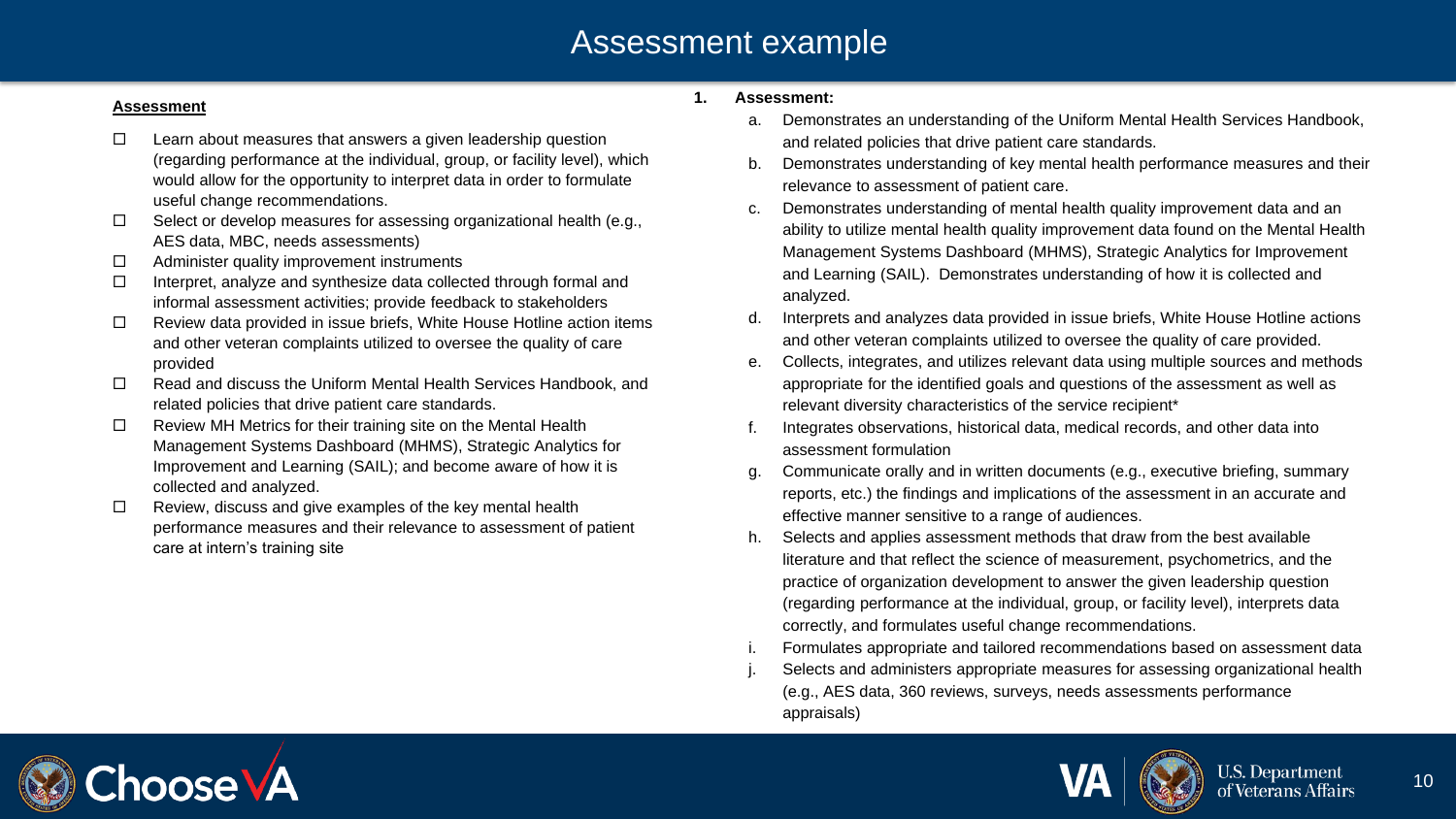# Diversity, Equity and Inclusion (DEI) example

#### **Individual and cultural diversity**

- $\Box$  Conducts professional interviews with allied health professionals to understand the training and professional competencies of other professions
- $\Box$  Design measures or data collection strategies to understanding the cultural and population diversity of the region or VISN.
- $\Box$  Learns how service delivery and outreach efforts intersect with diversity factors (e.g., gender identity, sexual orientation, language, etc.) in ways that either enhance or undermine Veteran's access to care
- $\Box$  Identify gender and cultural bias in the workplace and developing strategies to address impact of these.
- $\Box$  Identify ways in which performance evaluation of leadership competencies and recruitment for leadership positions may benefit certain groups and reinforce a lack of diversity
- $\Box$  Develop strategies for addressing recruitment and retention of diverse applicants for both staff and trainees
- $\Box$  Evaluate bias reduction methods for selection committees
- $\Box$  Design data management system for tracking hiring practices for measurement of outcomes related to diversity of applicants, diversity of selections, promotion by diversity factors, and retention by diversity factors.
- $\Box$  Participate in a hospital-wide or service-wide Diversity Committee.

#### **Individual and cultural diversity:**

- a. Demonstrates awareness and knowledge of individual and cultural diversity across a range of professional roles in hospital administration, including the ability to apply a framework for working effectively with areas of individual and cultural differences not previously encountered.\*
- b. Demonstrates an understanding of hospital administrative operations outside of mental health service line and demonstrates the ability to articulate how these operations support veteran mental health care.
- c. Demonstrates the ability to independently apply knowledge of diversity and multiculturalism in working effectively with the range of diverse individuals and groups.
- d. Demonstrates an understanding of how cultural and regional differences impact VA mental health care throughout the country.\*
- e. Demonstrates an understanding of diversity at the level of VA culture and facility/system issues, to include barriers to care (for Veterans) and advancement (for staff); recognition of the power differential between leaders and staff, and ways in which local facility culture assists or creates barriers to inclusion and respect among both staff and Veterans.
- Demonstrates an understanding of how personal/cultural history, attitudes, and biases may affect interaction with staff members at various facilities throughout the region.\*
- g. Demonstrates the ability to incorporate current theoretical and empirical knowledge related to diversity and multiculturalism in all professional activities including research, training, supervision/consultation, and service delivery activities (i.e., assessment and intervention)\*

![](_page_10_Picture_19.jpeg)

![](_page_10_Picture_20.jpeg)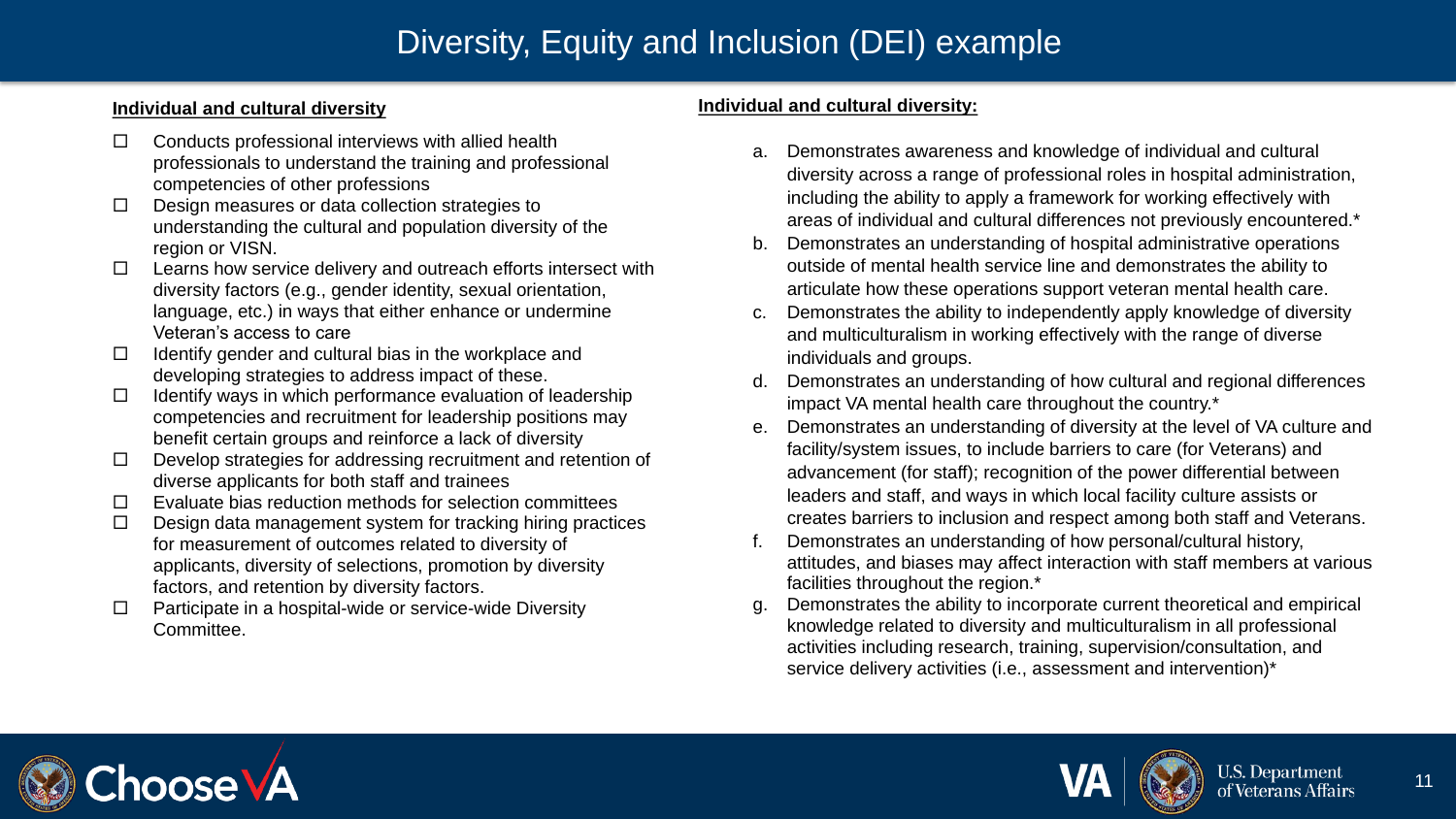Trainee Experience

# Dr. Lillian Salky Trauma Services Program Washington DC VAMC

\*The authors recognize the contributions of Dr. Salky who participated as a trainee in the VISN 5 Leadership Rotation in 2019; completed postdoctoral training at the DC VAMC and is now employed as a staff psychologist. Based on what she has learned in the rotation, she became a member of AVAPL and is here to share her experiences.

![](_page_11_Picture_3.jpeg)

![](_page_11_Picture_4.jpeg)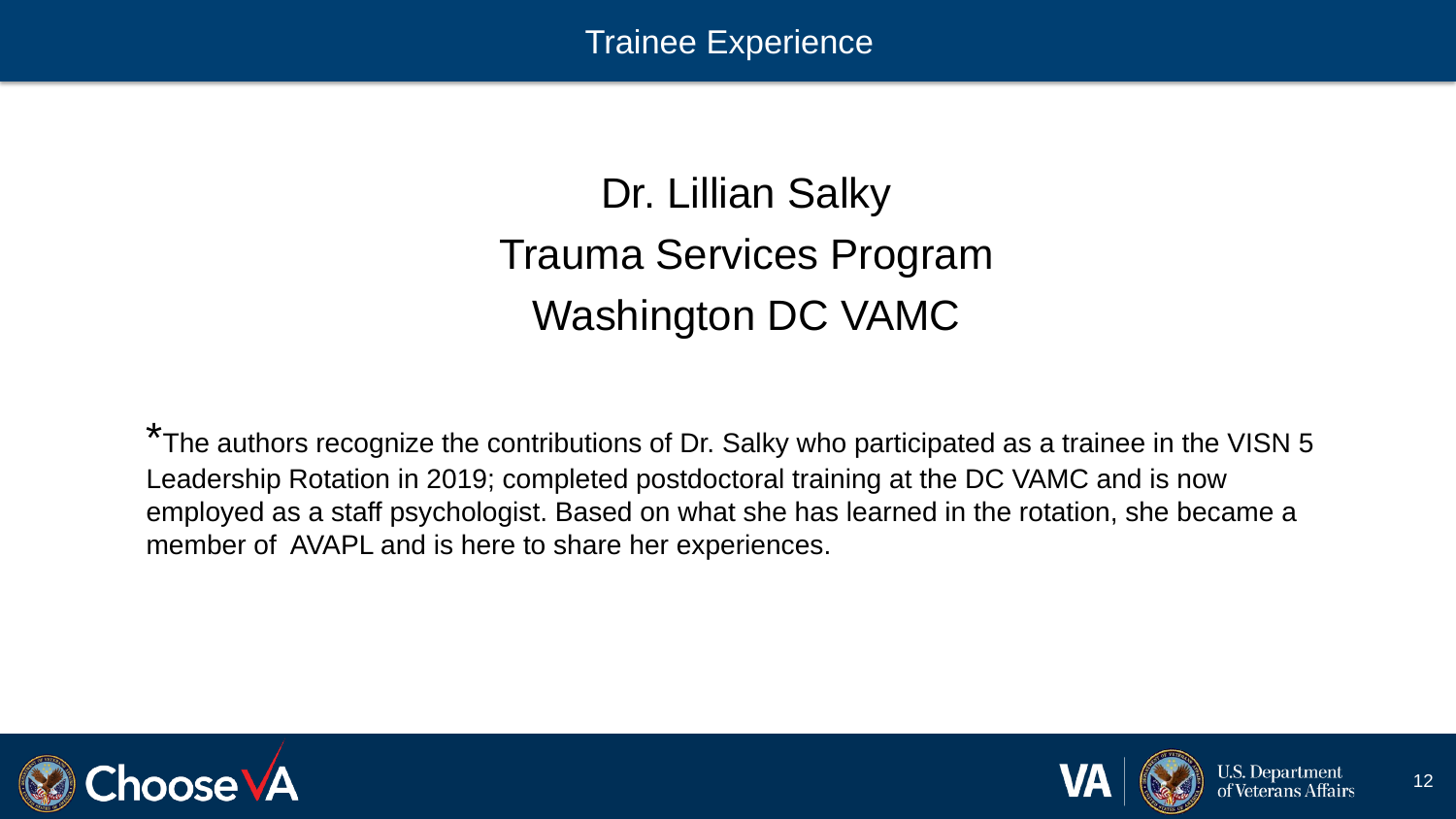# Trainee Experience

On this rotation I have gained an understanding of how healthcare policy is implemented from a systems level perspective. This inside look into the processes by which congressional bills become policies, and how those policies are turned into actions directly benefitting Veterans, has given me a greater appreciation for the complexity of our system. **From this I have also gained an appreciation for the high standards VA is held to** and the thoughtful work that is done on every level of leadership. This unique perspective has inspired me to pursue a career in VA leadership, and I recently applied and was accepted for a post-doctoral fellowship at the DC VA.

This has opened my eyes to the broader picture of what we do, and can do, in VA, and has **changed my trajectory within VA** from being an obedient follower of policy, to an informed and involved VA psychologist. Going forward with this understanding, I will be able to engage with leadership and policy in a more effective and collaborative nature, ultimately benefiting my Veterans and the clinics in which I serve.

emerging leader in the field of psychology and healthcare. During the VISN rotation I learned a lot regarding the intricate structure of the Veterans Health Administration (VHA). **I will forever hold a new lens** to view how the VA works at higher levels of leadership and how policies and decisions are made utilizing multiple performance dash boards and knowledge of systems. This lens was partially developed through meeting and interacting with the different professions in leadership positions in at the VISN and seeing how each position contributes to the care of veterans. It was also helpful to ask each person how they got to their leadership position. Listening to the varied stories and trajectories helped me to navigate my own professional trajectory. I believe this experience made me a better clinician, government employee, and

![](_page_12_Picture_4.jpeg)

![](_page_12_Picture_5.jpeg)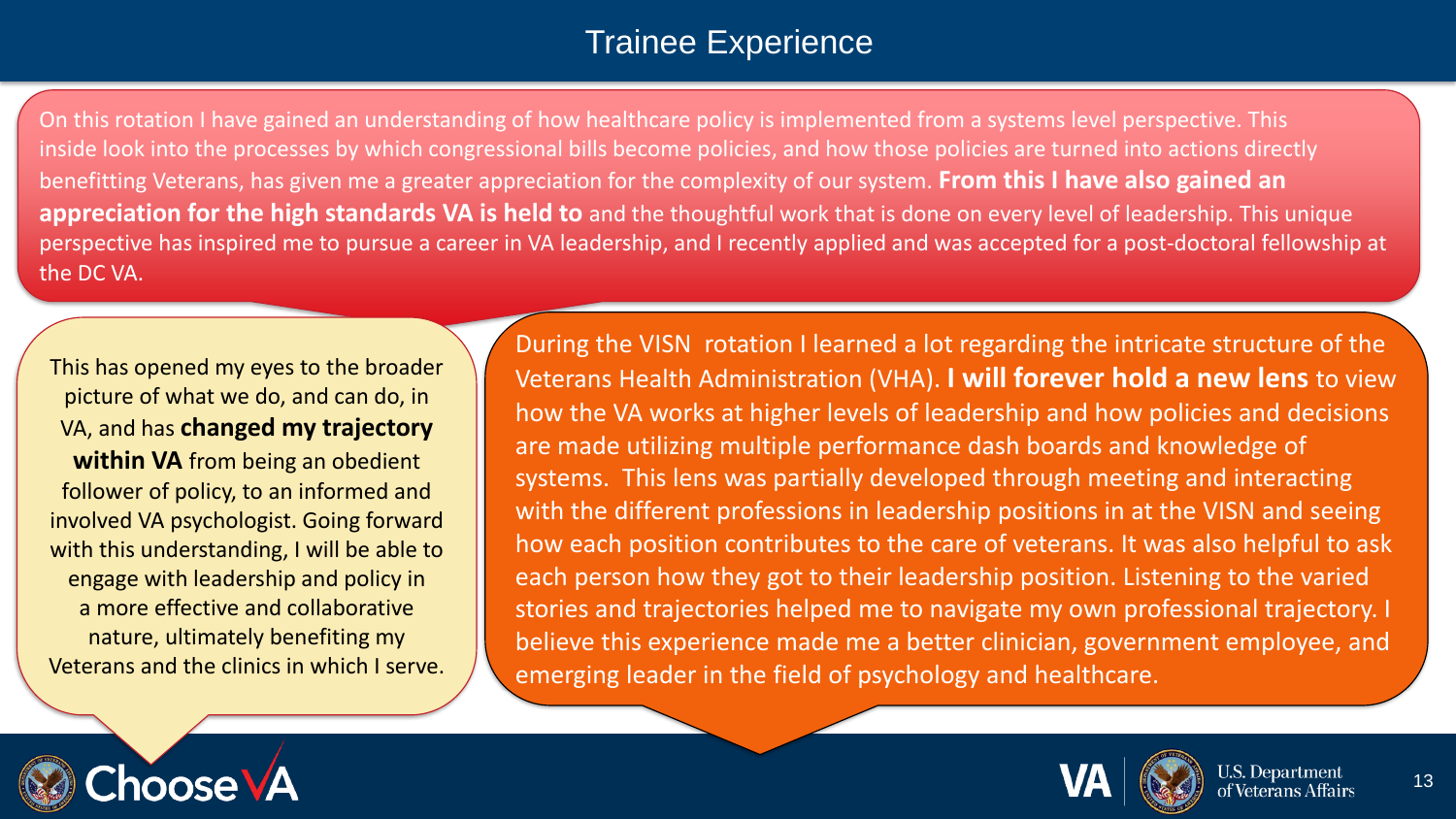## Lessons Learned

- Leverage your connections as a leader
- Intentionality and approach
- Customizing for your training site and trainee needs
- GET STARTED!!!
- Professionalism and maintaining open doors

![](_page_13_Picture_6.jpeg)

[This Photo](http://esheninger.blogspot.com/2018/05/digital-leadership-is-not-optional.html) by Unknown Author is licensed under [CC BY](https://creativecommons.org/licenses/by/3.0/)

![](_page_13_Picture_8.jpeg)

![](_page_13_Picture_9.jpeg)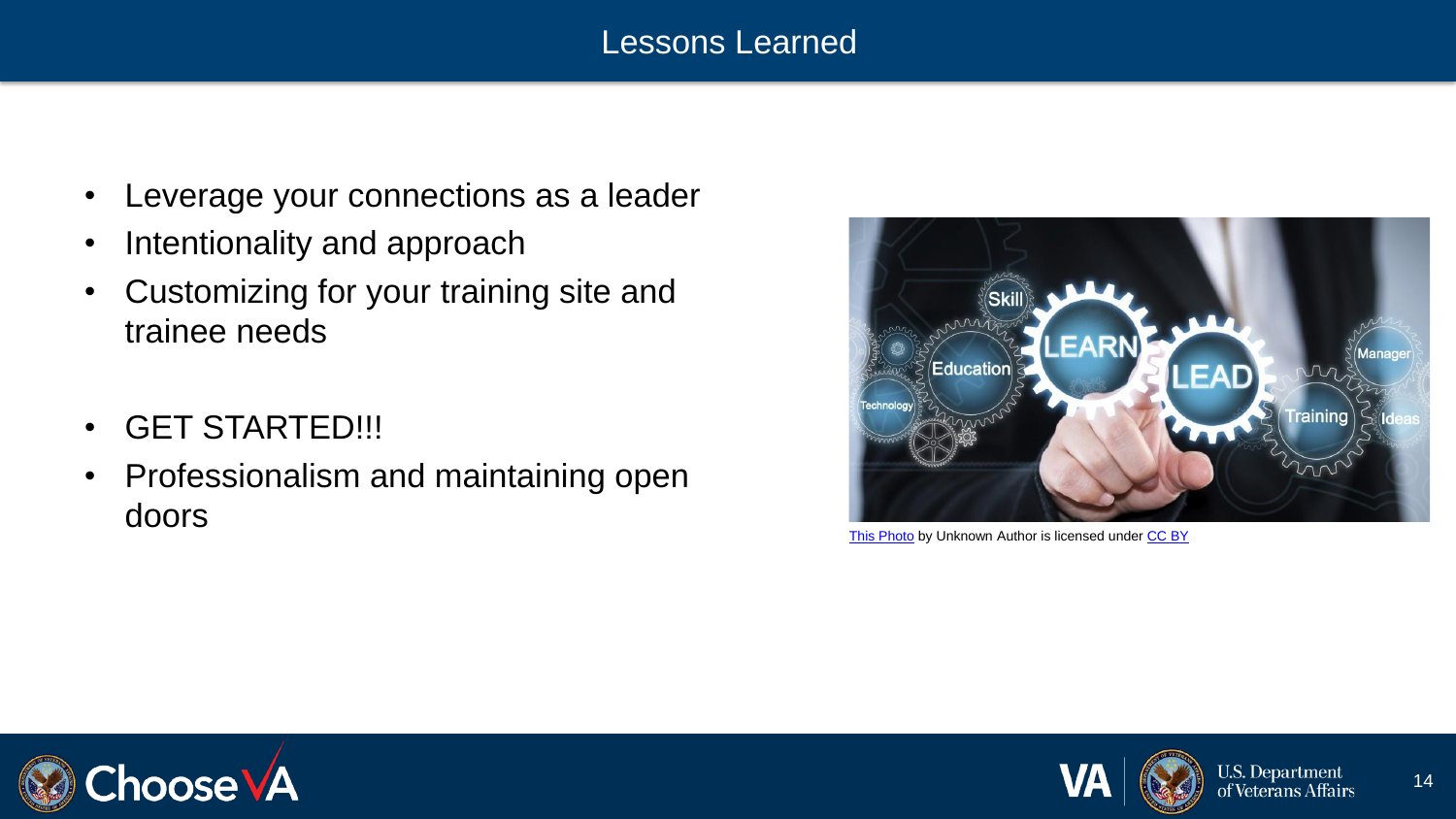## We are what we repeatedly do. Excellence then is not an act, but a habit. - Aristotle

![](_page_14_Picture_1.jpeg)

http://darkroom.baltimoresun.com/2012/06/from-the-sun-archives-on-d-day-minus-1-the-subjectwas-fishing/

![](_page_14_Picture_3.jpeg)

http://1.bp.blogspot.com/ rT3Kx0QsS6g/TyYwdfvo0tI/AAAAAAAADn0/OPQDbPBmWy

![](_page_14_Picture_5.jpeg)

https://www.modernservantleader.com/servantleadership/black-history-month-servant-leaderseries/#post/0

![](_page_14_Picture_7.jpeg)

https://likeateam.com/21-billy-graham-quotes-aboutleadership/

![](_page_14_Picture_9.jpeg)

https://www.huffpost.com/entry/remembering-martin-luther-king-jr\_b\_6471172

![](_page_14_Picture_11.jpeg)

https://www.salon.com/2017/07/22/why-servant-leaders-are-so-effective/

![](_page_14_Picture_13.jpeg)

![](_page_14_Picture_15.jpeg)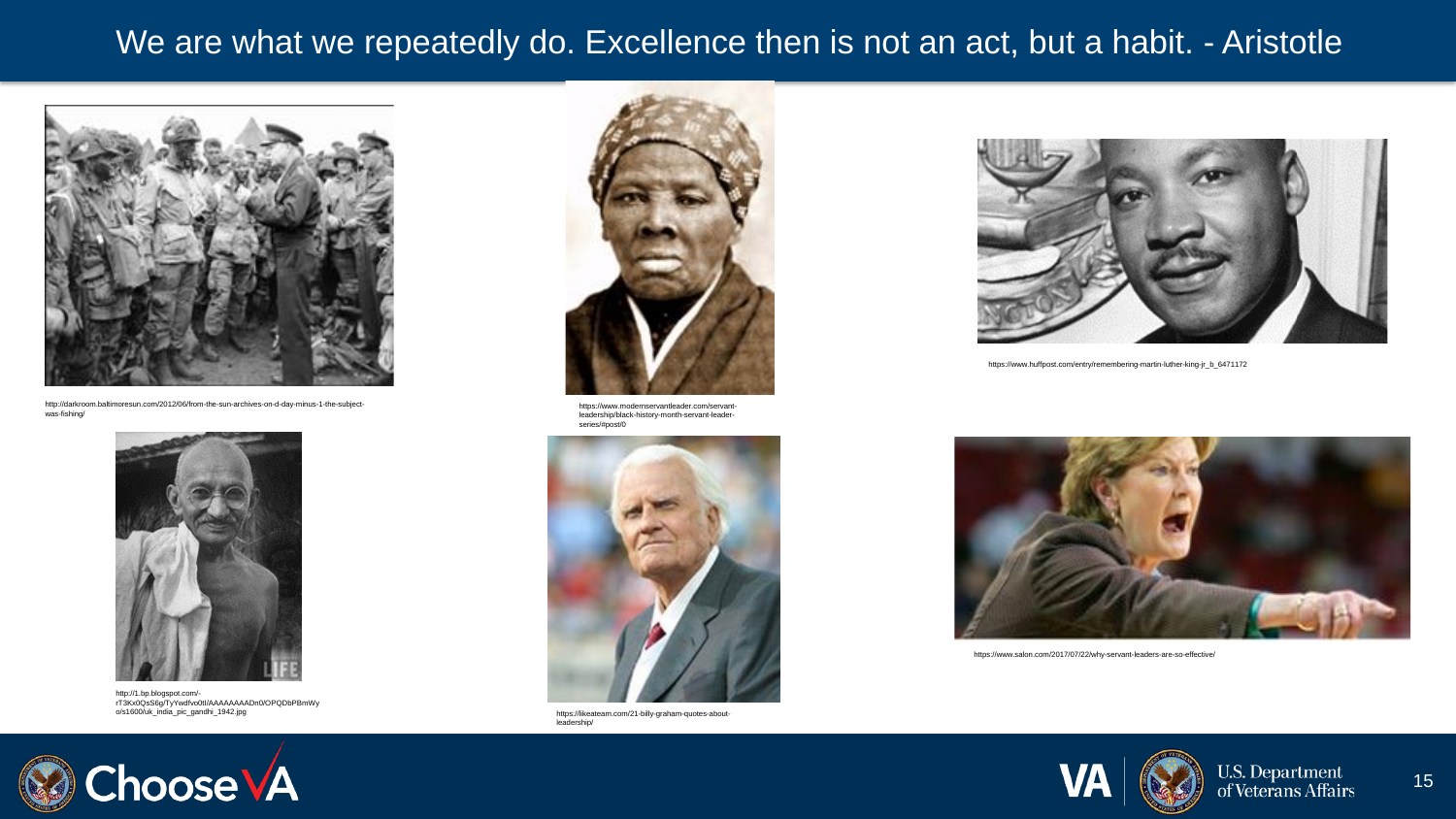# "People don't care what you *know* until they know that you *care*"

![](_page_15_Picture_1.jpeg)

![](_page_15_Picture_2.jpeg)